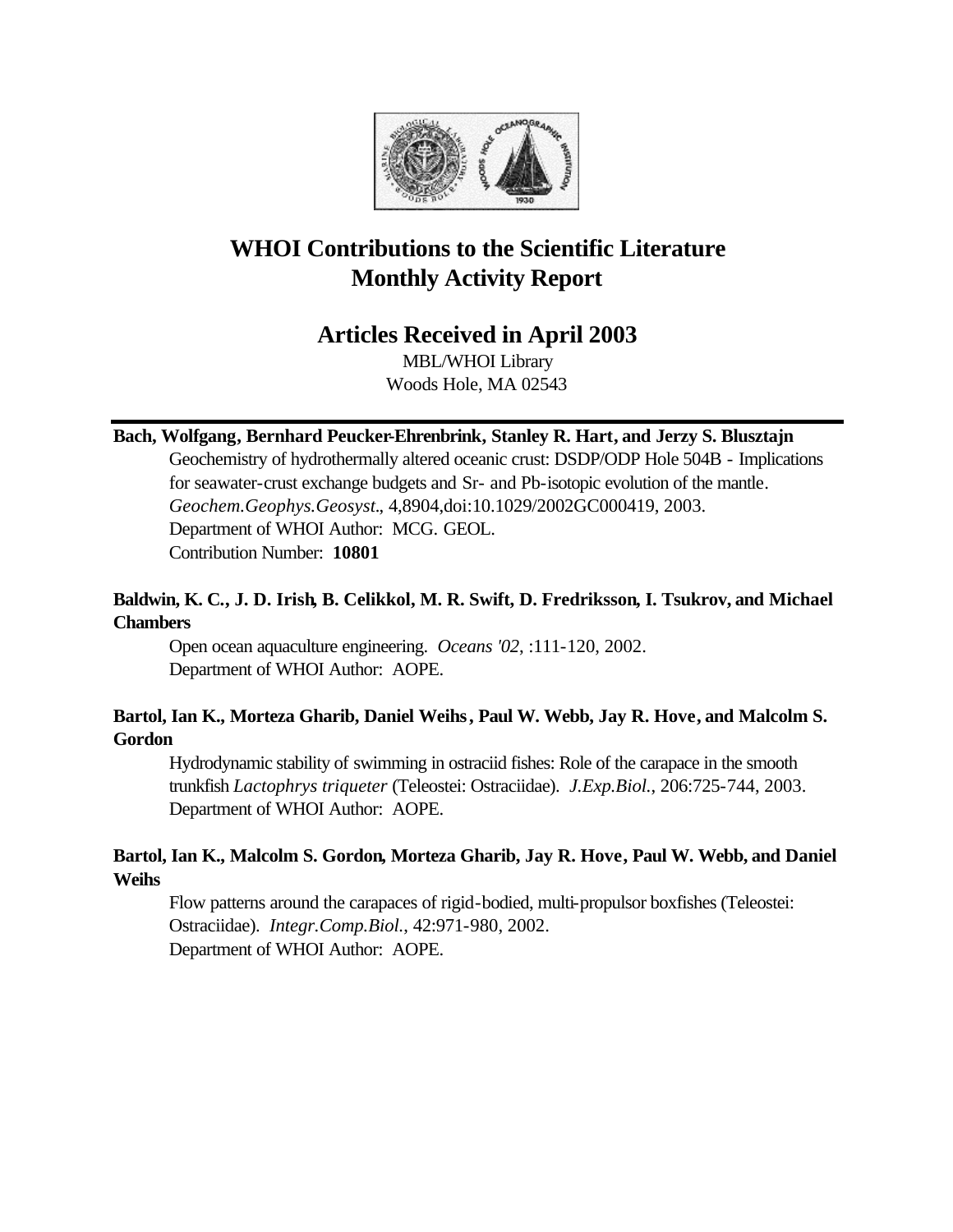# **Buesseler, Ken O., Richard T. Barber, Mary-Lynn Dickson, Michael R. Hiscock, Jefferson Keith Moore, and Raymond Sambrotto**

The effect of marginal ice-edge dynamics on production and export in the Southern Ocean along 170°W. *Deep-Sea Res.II*, 50:579-603, 2003. Department of WHOI Author: MCG. Contribution Number: **10723**

## **Canales, J. Pablo, Robert S. Detrick, Douglas R. Toomey, and William S. D. Wilcock**

Segment-scale variations in the crustal structure of 150-300 kyr old fast spreading oceanic crust (East Pacific Rise, 8°15'N-10°5'N) from wide-angle seismic refraction profiles. *Geophys.J.Int.*, 152:766-794, 2003. Department of WHOI Author: GEOL. Contribution Number: **10825**

## **Chu, Dezhang, Kenneth G. Foote, and Lawrence C. Hufnagle, Jr.**

Measurement of multibeam sonar directivity patterns. *Oceans '02*, :1411-1414, 2002. Department of WHOI Author: AOPE. Contribution Number: **10807**

#### **Clift, Peter D., John F. Dewey, Amy E. Draut, and Maria Mange**

Discussion of 'Buried oblique-slip faults in the Irish Caledonides' by D. M. Williams. *Geol.J.*, 38:99-100, 2003. Department of WHOI Author: GEOL.

#### **Costello, Christopher J., and Andrew R. Solow**

On the pattern of discovery of introduced species. *Proc.Natl.Acad.Sci.U.S.A.*, 100(6):3321- 3323, 2003. Department of WHOI Author: MPC.

Contribution Number: **10685**

#### **Doherty, Kenneth W., Terence R. Hammar, and Kenneth G. Foote**

Transducer mounting and rotating system for calibrating sonars in a sea well. *Oceans '02*, :1407-1410, 2002. Department of WHOI Author: AOPE. Contribution Number: **10805**

## **Dyhrman, Sonya T., and Donald M. Anderson**

Urease activity in cultures and field populations of the toxic dinoflagellate Alexandrium. *Limnol.Oceanogr.*, 48:647-655, 2003. Department of WHOI Author: BIO. Contribution Number: **10679**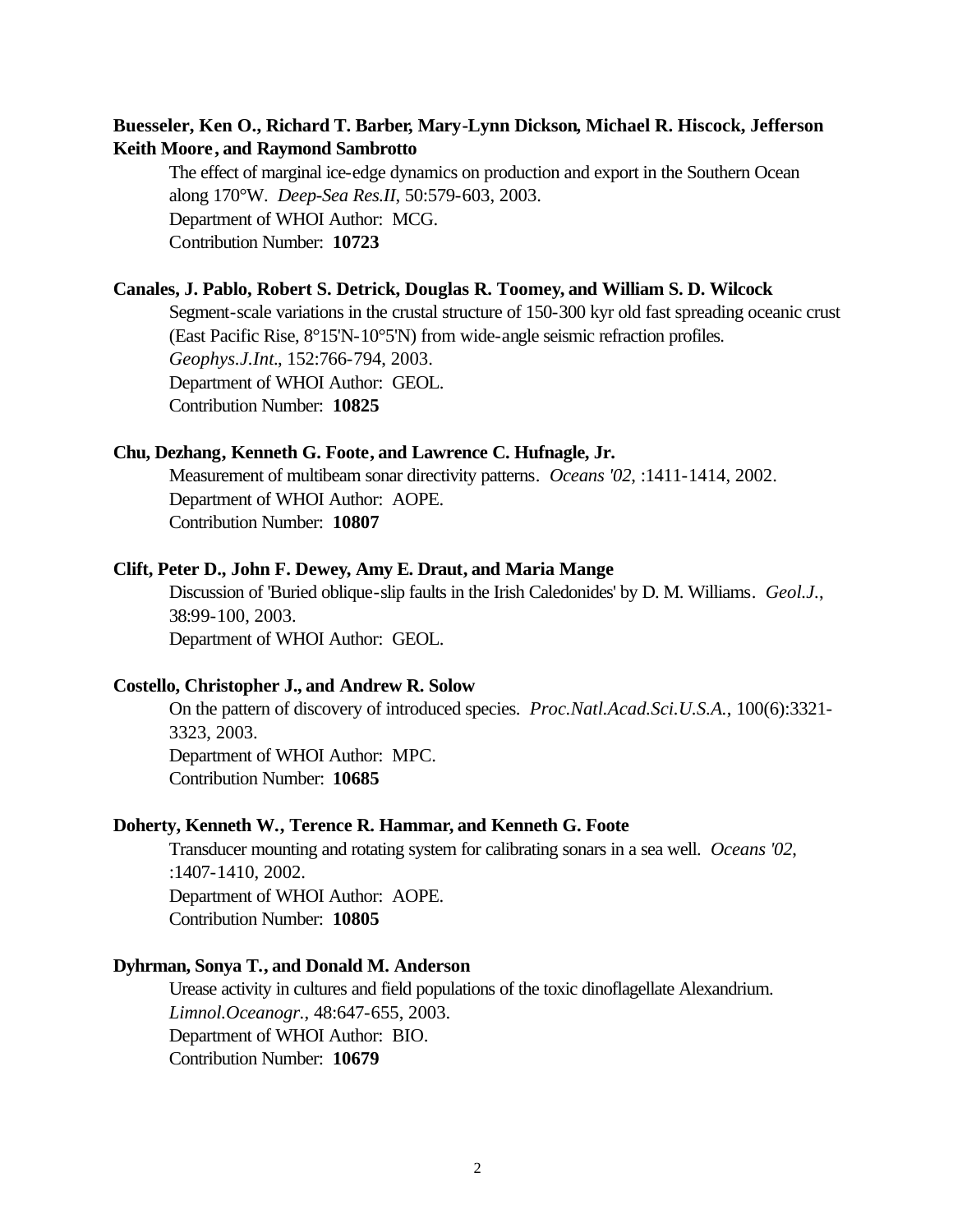#### **Eustice, Ryan, Oscar Pizarro, Hanumant Singh, and Jonathan Howland**

UWIT: Underwater image toolbox for optical image processing and mosaicking in MATLAB. In: *Underwater Technology, 2002 International Symposium, 16-19 April 2002, Tokyo, Japan*. Piscataway, NJ: IEEE, 5 pp., 2002. Department of WHOI Author: AOPE. Contribution Number: **10640**

# **Freed, Andrew M., and Jian Lin**

Delayed triggering of the 1999 Hector Mine earthquake by viscoelastic stress transfer. *Nature*, 411:180-183, 2001. Department of WHOI Author: GEOL. Contribution Number: **10308**

## **Fries, J. Stephen, and John H. Trowbridge**

Flume observations of enhanced fine-particle deposition to permeable sediment beds. *Limnol.Oceanogr.*, 48(2):802-812, 2003. Department of WHOI Author: AOPE. Contribution Number: **10674**

#### **Frye, Daniel, Nelson Hogg, and Carl Wunsch**

Design and operation of a long-duration mooring for ocean observations. *Oceans '02*, :78-84, 2002. Department of WHOI Author: PO. AOPE.

# **Hansell, Dennis, and Dennis J. McGillicuddy, Jr.**

S202: Coordinating long-term time-series studies in the southwest North Atlantic. *US JGOFS News*, 11(2):5-6, 2001. Department of WHOI Author: AOPE.

# **Hare, Jonathan A., James H. Churchill, Robert K. Cowen, Thomas J. Berger, Peter C. Cornillon, Paul Dragos, Scott M. Glenn, John J. Govoni, and Thomas N. Lee**

Routes and rates of larval fish transport from the southeast to the northeast United States continental shelf. *Limnol.Oceanogr.*, 47(6):1774-1789, 2002 and http://marine.rutgers.edu/mrs/coolresults/papers/ScottGlenn\_etal\_LO47-6\_pgs1774- 1789\_2002.pdf. Department of WHOI Author: PO. Contribution Number: **10372**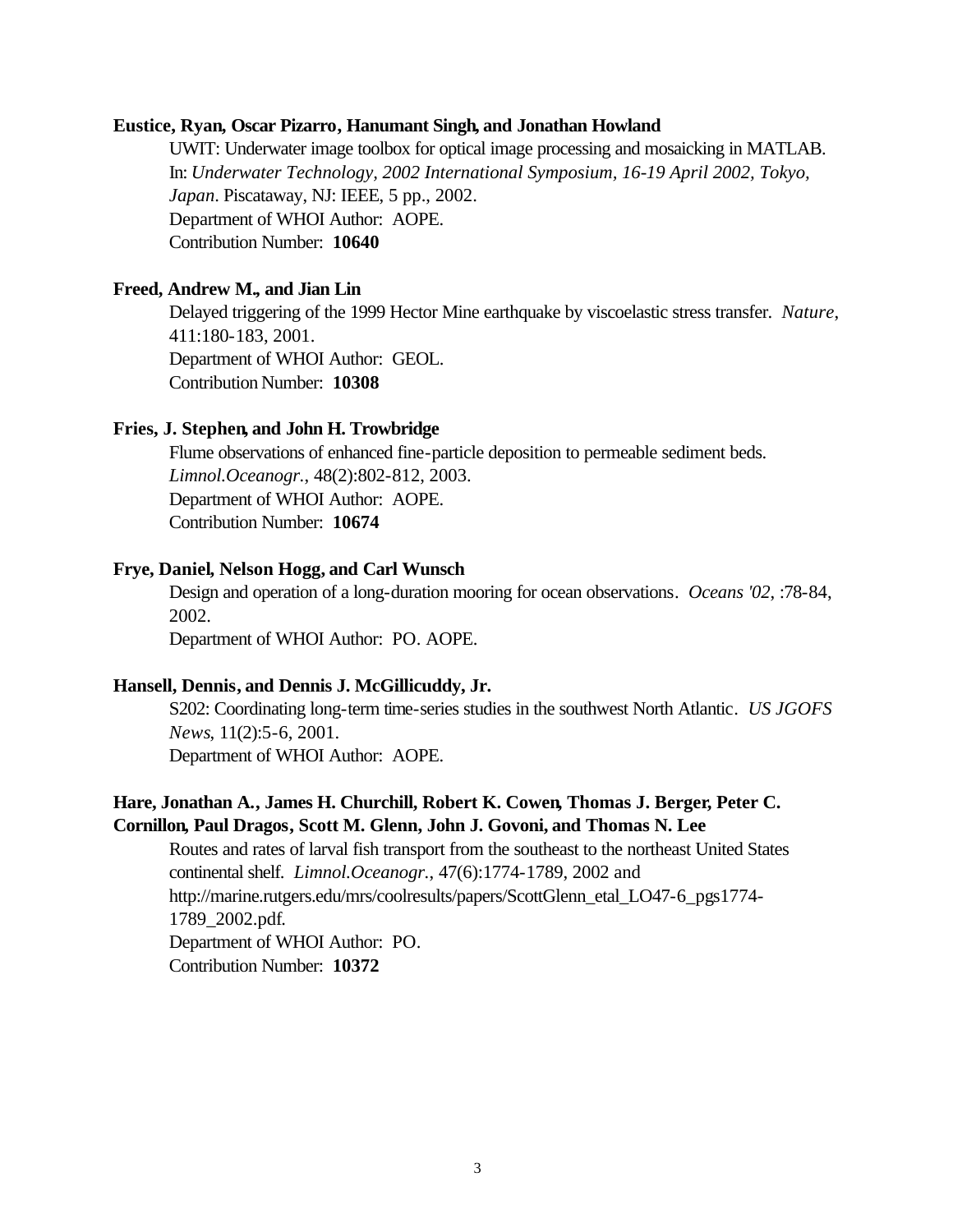#### **Hart, Constance A., Ian C. T. Nisbet, Sean W. Kennedy, and Mark E. Hahn**

Gonadal ferminization and halogenated environmental contaminants in common terns (*Sterna hirundo*): Evidence that ovotestes in male embryos do not persist to the prefledgling stage. *Ecotoxicology*, 12:125-140, 2003. Department of WHOI Author: BIO. Contribution Number: **10656**

## **Hoefel, Fernanda, and Steve Elgar**

Wave-induced sediment transport and sandbar migration. *Science*, 299:1885-1887, 2003. Department of WHOI Author: AOPE.

#### **Jones, Alan G., and Xavier Garcia**

Okak Bay AMT data-set case study: Lessons in dimensionality and scale. *Geophysics*, 68(1):70-91, 2003. Department of WHOI Author: AOPE.

## **Kenna, Timothy C.**

Determination of plutonium isotopes and neptunium-237 in environmental samples by inductively coupled plasma mass spectrometry with total sample dissolution. *J.Anal.At.Spectrom.*, 17:1471-1479, 2002. Department of WHOI Author: MCG. Contribution Number: **10830**

## **Lentz, Steven J., Steve Elgar, and R. T. Guza**

Observations of the flow field near the nose of a buoyant coastal current. *J.Phys.Oceanogr.*, 33:933-943, 2003. Department of WHOI Author: PO. AOPE. Contribution Number: **10748**

#### **Lozier, M. Susan, Mark S. C. Reed, and Glen G. Gawarkiewicz**

Instability of a shelfbreak front. *J.Phys.Oceanogr.*, 32:924-944, 2002. Department of WHOI Author: PO.

#### **McDonald, Glenn, and Matt Naiman**

Heat-transfer advances for submerged oceanographic systems. *Oceans '02*, :2045-2049, 2002.

Department of WHOI Author: AOPE. Contribution Number: **10777**

#### **Michel, A. P. M., K. L. Croff, K. W. McLechie, and J. D. Irish**

A remote monitoring system for open ocean aquaculture. *Oceans '02*, :2488-2496, 2002. Department of WHOI Author: AOPE.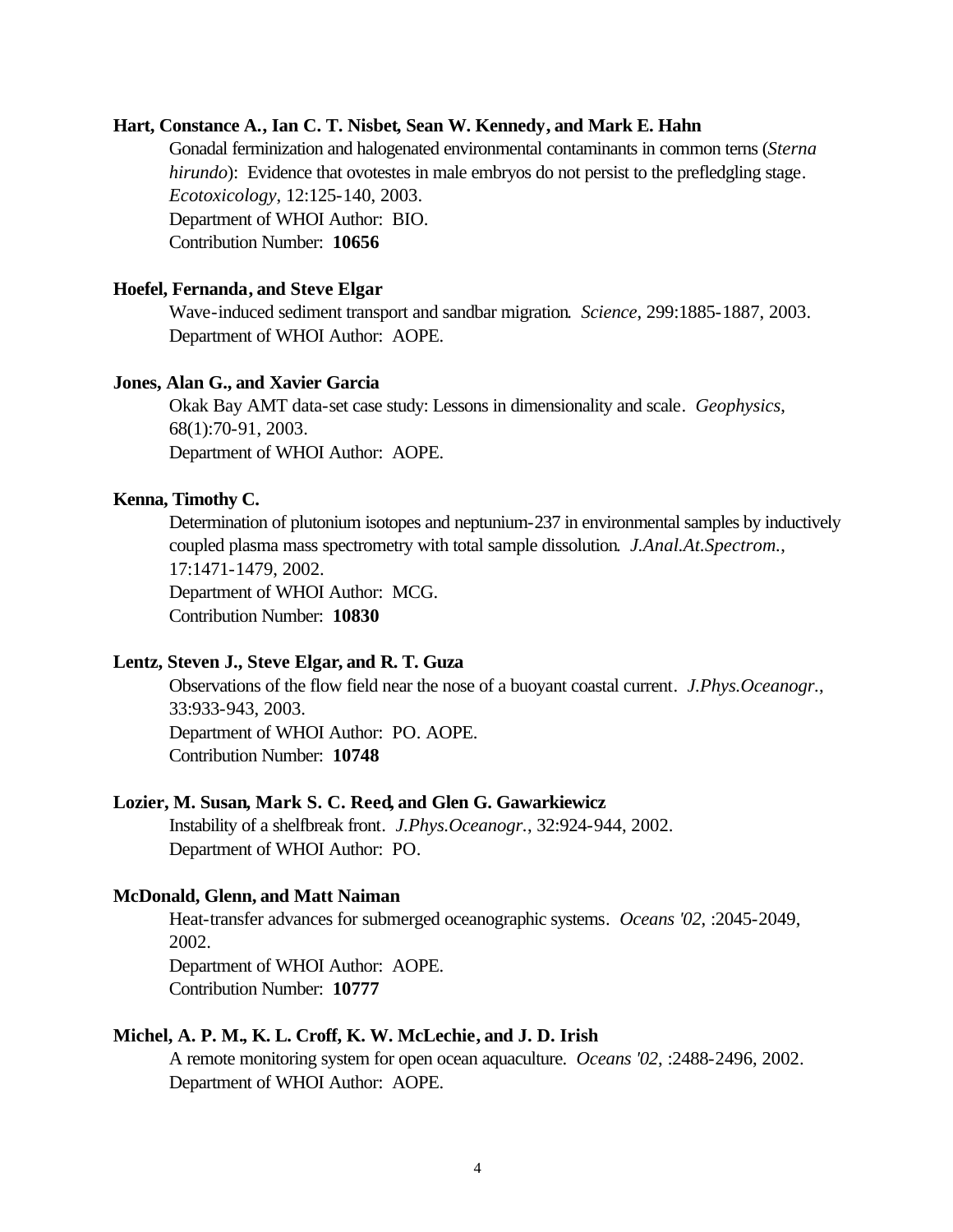**Morrison, Archie T., III, Albert J. Williams, III, Andrew C. Waterbury, and Colin M. Tierney** Analog output from a differential travel-time current meter. *Oceans '02*, :708-712, 2002. Department of WHOI Author: AOPE. Contribution Number: **10775**

# **Oleksiak, Marjorie F., Shu Wu, Carol Parker, Wei Qu, Rachel Cox, Darryl C. Zeldin, and John J. Stegeman**

Identification and regulation of a new vertebrate cytochrome P450 subfamily, the CYP2Ps, and functional characterization of CYP2P3, a conserved arachidonic acid epoxygenase/19 hydroxylase. *Arch.Biochem.Biophys.*, 411:223-234, 2003. Department of WHOI Author: BIO.

## **Oppo, D. W., B. K. Linsley, Y. Rosenthal, S. Dannenmann, and L. Beaufort**

Orbital and suborbital climate variability in the Sulu Sea, western tropical Pacific. *Geochem.Geophys.Geosys.*, 4,1003,doi:10.1029/2001GC000260, 2003. Department of WHOI Author: GEOL. Contribution Number: **10742**

#### **Oppo, Delia W., Jerry F. McManus, and James L. Cullen**

Deepwater variability in the Holocene epoch. *Nature*, 422:277-278, 2003. Department of WHOI Author: GEOL. Contribution Number: **10872**

#### **Peucker-Ehrenbrink, Bernhard, and Mark W. Miller**

Quantitative bedrock geology of Alaska and Canada. *Geochem.Geophys.Geosyst.*, 4,8005,doi:10.1029/2002GC000449, 2003. Department of WHOI Author: MCG. Contribution Number: **10862**

#### **Proshutinsky, A., R. H. Bourke, and F. A. McLaughlin**

The role of the Beaufort Gyre in Arctic climate variability: Seasonal to decadal climate scales. *Geophys.Res.Lett.*, 29(23),2100,doi:10.1029/2002GL015847, 2002. Department of WHOI Author: PO. Contribution Number: **10756**

#### **Rognstad, Mark R., and Matthew Naiman**

Improved signal processing and data acquisition electronics for the DSL-120. *Oceans '02*, :2264-2267, 2002. Department of WHOI Author: AOPE.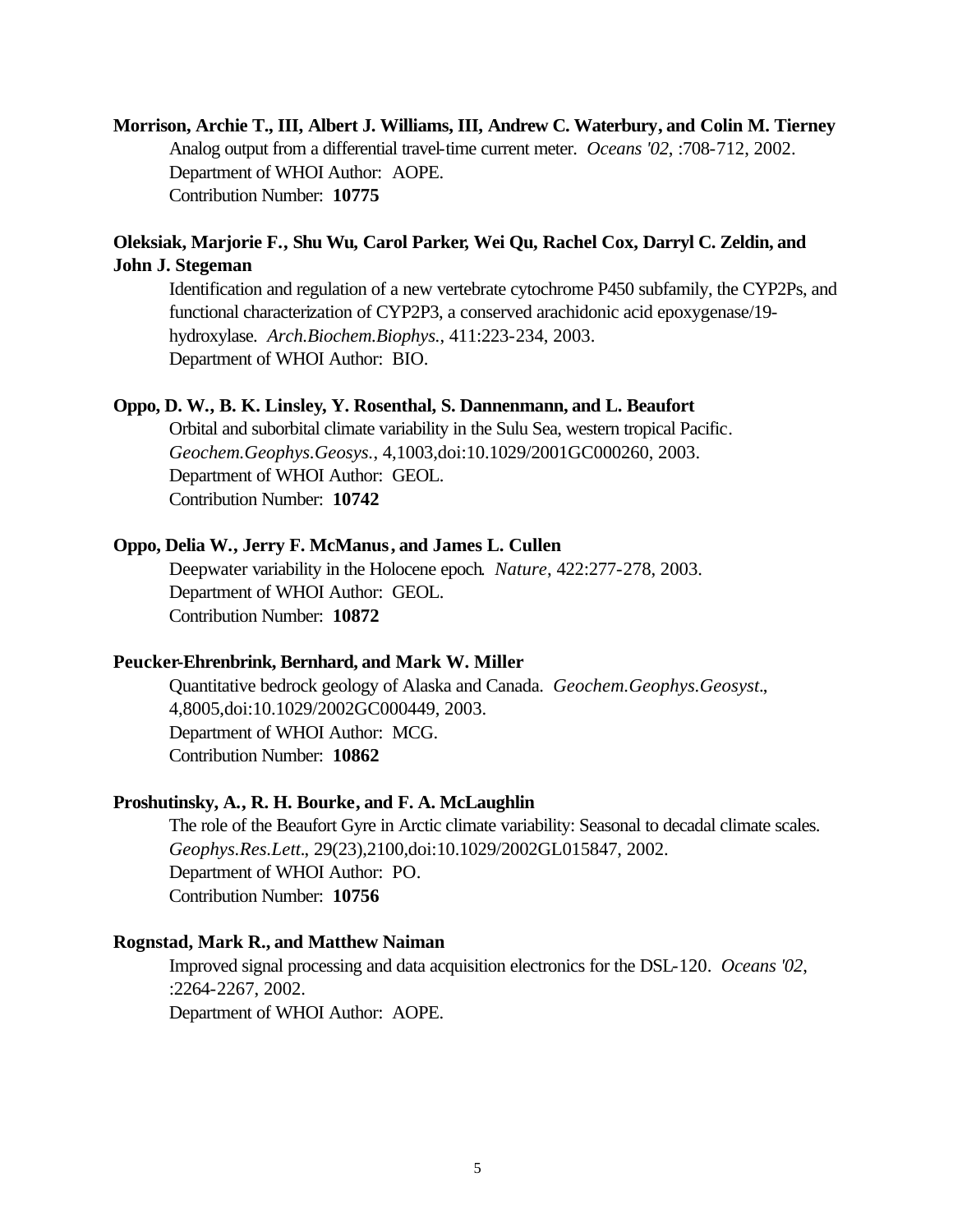#### **Sheremet, Vitalii**

A method of finding unstable steady solutions by forward time integration: Relaxation to a running mean. *Ocean Model.*, 5:77-89, 2002. Department of WHOI Author: PO. Contribution Number: **10734**

# **Stojanovic, M, L. Freitag, J. Leonard, and P. Newman**

A network protocol for multiple AUV localization. *Oceans '02*, :604-611, 2002. Department of WHOI Author: AOPE.

### **Thwaites, F. T., and C. S. Davis**

Development of a towed, flyable fish for the Video Plankton Recorder. *Oceans '02*, :1730- 1736, 2002. Department of WHOI Author: BIO. AOPE. Contribution Number: **10778**

# **Waelbroeck, C., L. Labeyrie, E. Michel, J. C. Duplessy, J. F. McManus, K. Lambeck, E. Balbon, and M. Labracherie**

Sea-level and deep water temperature changes derived from benthic foraminifera isotopic records. *Quat.Sci.Rev.*, 21:295-305, 2002. Department of WHOI Author: GEOL.

## **Weinstock, E. M., and E. Hintsa**

Observations for chemistry (in situ): Water vapor sondes. In: *Encyclopedia of Atmospheric Sciences.* James R. Holton, John Pyle, and Judith A. Curry, eds. London: Academic Press, :1490-1499, 2003.

Department of WHOI Author: MCG.

# **Wiebe, Peter H., and Mark C. Benfield**

From the Hensen net toward four-dimensional biological oceanography. *Prog.Oceanogr.*, 56:7-136, 2003. Department of WHOI Author: BIO. Contribution Number: **10660**

#### **Williams, Albert J., III, Tor Bjorklund, and Allan Zemanovic**

Pipe MAVs, a deep-ocean flowmeter. *Oceans '02*, :713-717, 2002. Department of WHOI Author: AOPE. Contribution Number: **10774**